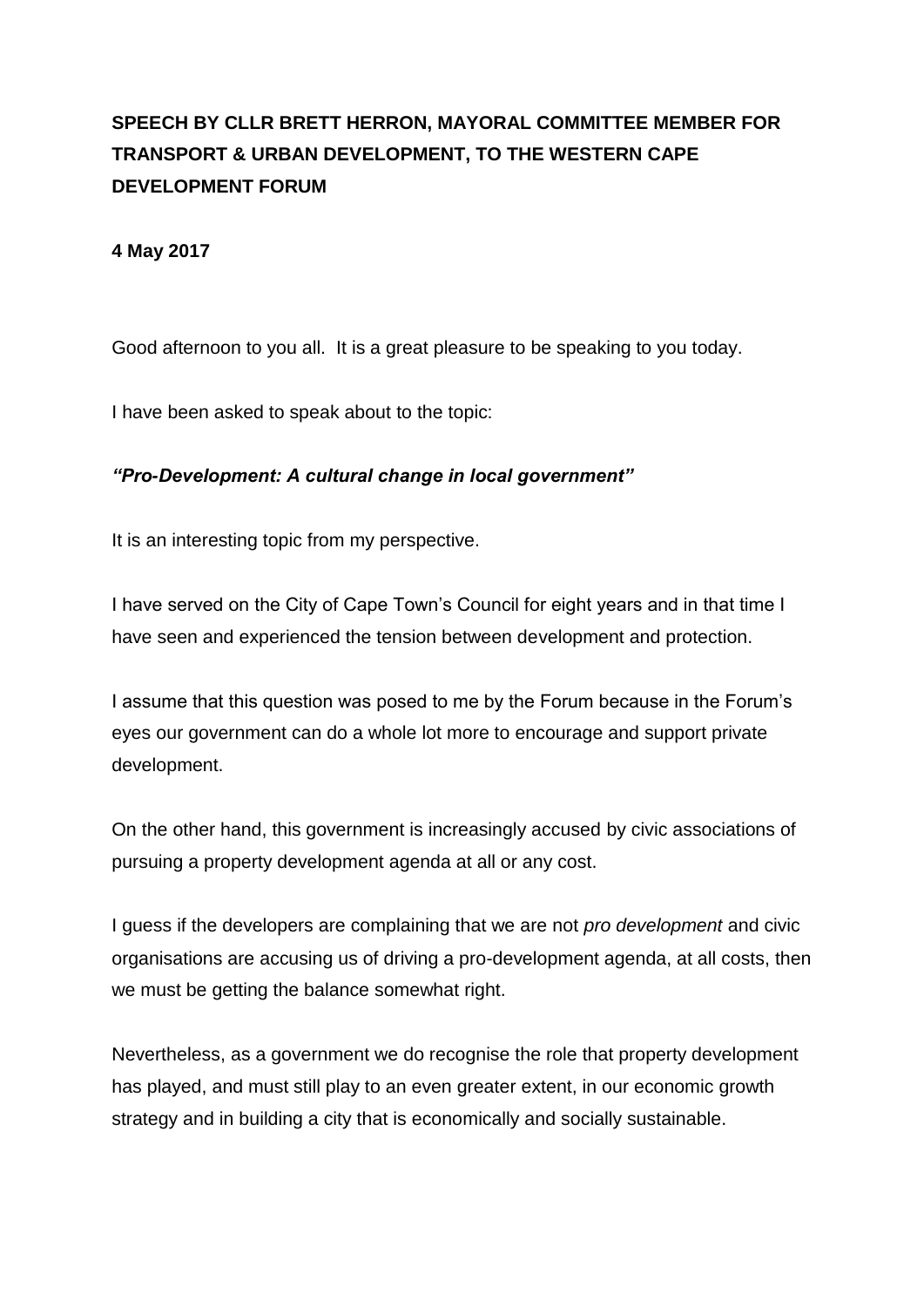I should not have to tell anyone in this room that we are working against the clock and with a time-bomb of social volatility ticking and that we need to be working with a greater sense of urgency.

Understandably, patience and tolerance for the economic, spatial and social inequalities in our city and in our country is fast evaporating.

Cape Town's urban form and structure is characterised by dispersed development patterns and inequitable access for many of its users.

In part, this can be attributed to segregated apartheid planning, but more recently has become a trend exacerbated by socio-economic reality.

Population and residential densities in many of the formally developed areas of the City remain extremely low by international standards and access is further constrained by mountain and sea.

This has led to the development of poorer residential communities in locations far away from employment and opportunities, making the cost of providing and using a high quality public transport unsustainable.

The City of Cape Town has attempted to address many of these factors through sound development policy and key projects targeted at achieving a sustainable form of development and to address past injustices through improved urban, environmental and socio-economic efficiencies.

Whilst significant progress has been made since 1994, the pace of improvement has been slow.

Furthermore in some instances inappropriate public-led investment projects and development regulations have worsened the City's urban form with financial, social and environmental consequences.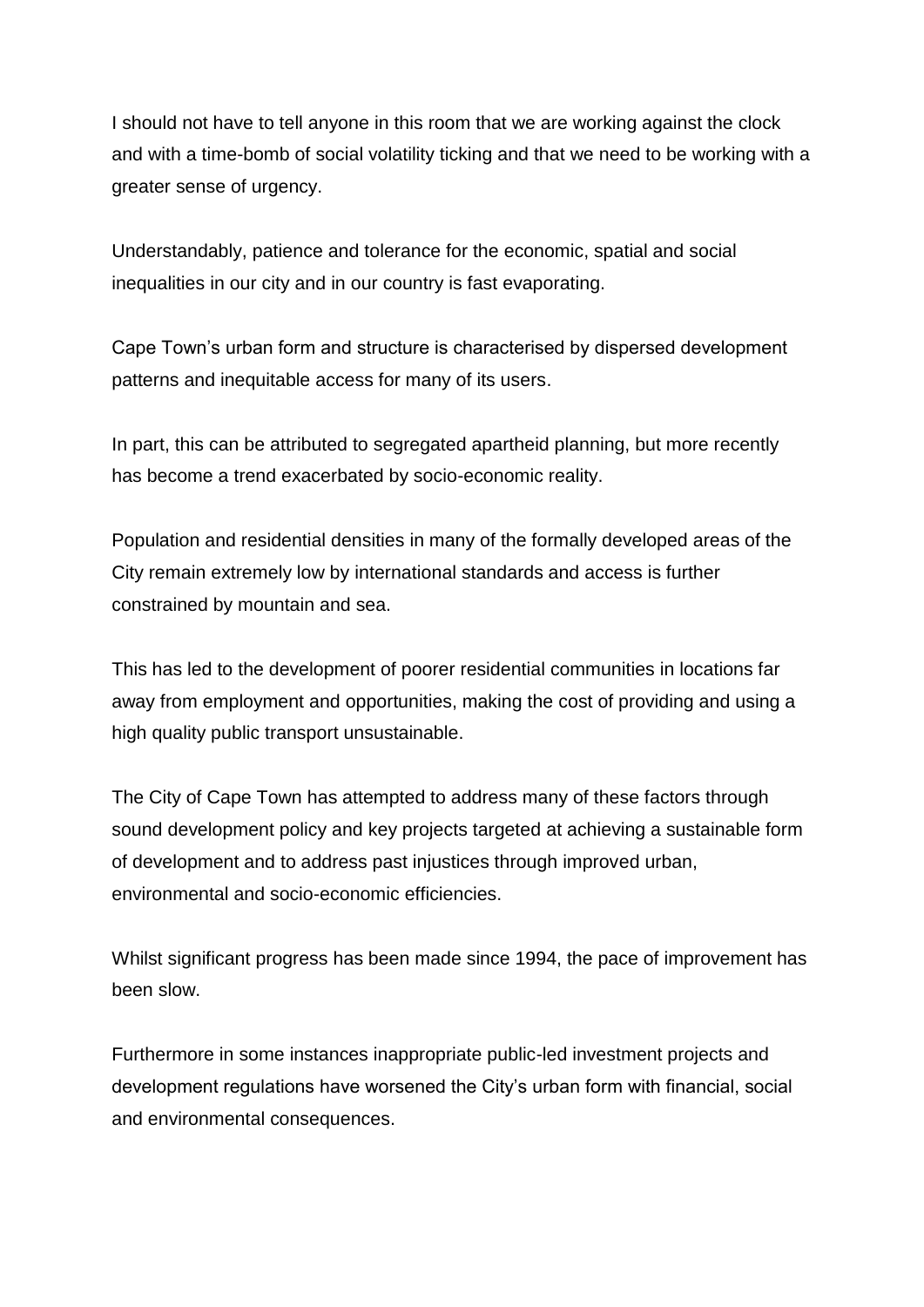South Africa's income disparity is among the highest in the world and whilst Cape Town is seen as one of the least unequal cities in South Africa, its coefficient remains significantly high and has, in fact, risen in recent years.

This developmental indicator suggests that the City requires stronger initiatives to redress past injustices and promote inclusivity.

Furthermore public led investment decisions that support social polarization, such as housing located in dormitory locations where access to economic and social opportunities is constrained, need to be reconsidered.

As new developments are located on the outskirts of the city, urban sprawl contributes to the loss of valuable land for Cape Town's future growth potential, and also drives up the cost of services provision to outlying areas (i.e. services, such as electricity, water and waste removal, which must be supplied to increasingly outlying and peripheral areas).

Urban sprawl has created long travel distances with fragmented and dispersed urban activity patterns, which make it difficult to develop a viable public transport system.

This has a negative impact on the mobility of poorer people, who are dependent on public transport (travel and fuel costs), and is unsustainable in an oil-constrained world.

To a large extent the City's inability to restructure its urban form sustainably can be attributed to a number of key inefficiencies:

• There appears to be a disconnect between the policy directives which pertain to sustainable development and some of the decisions made by local, provincial and national government.

The City is often under immense pressure to act swiftly on development decisions, such as housing, in order to address the short term needs of the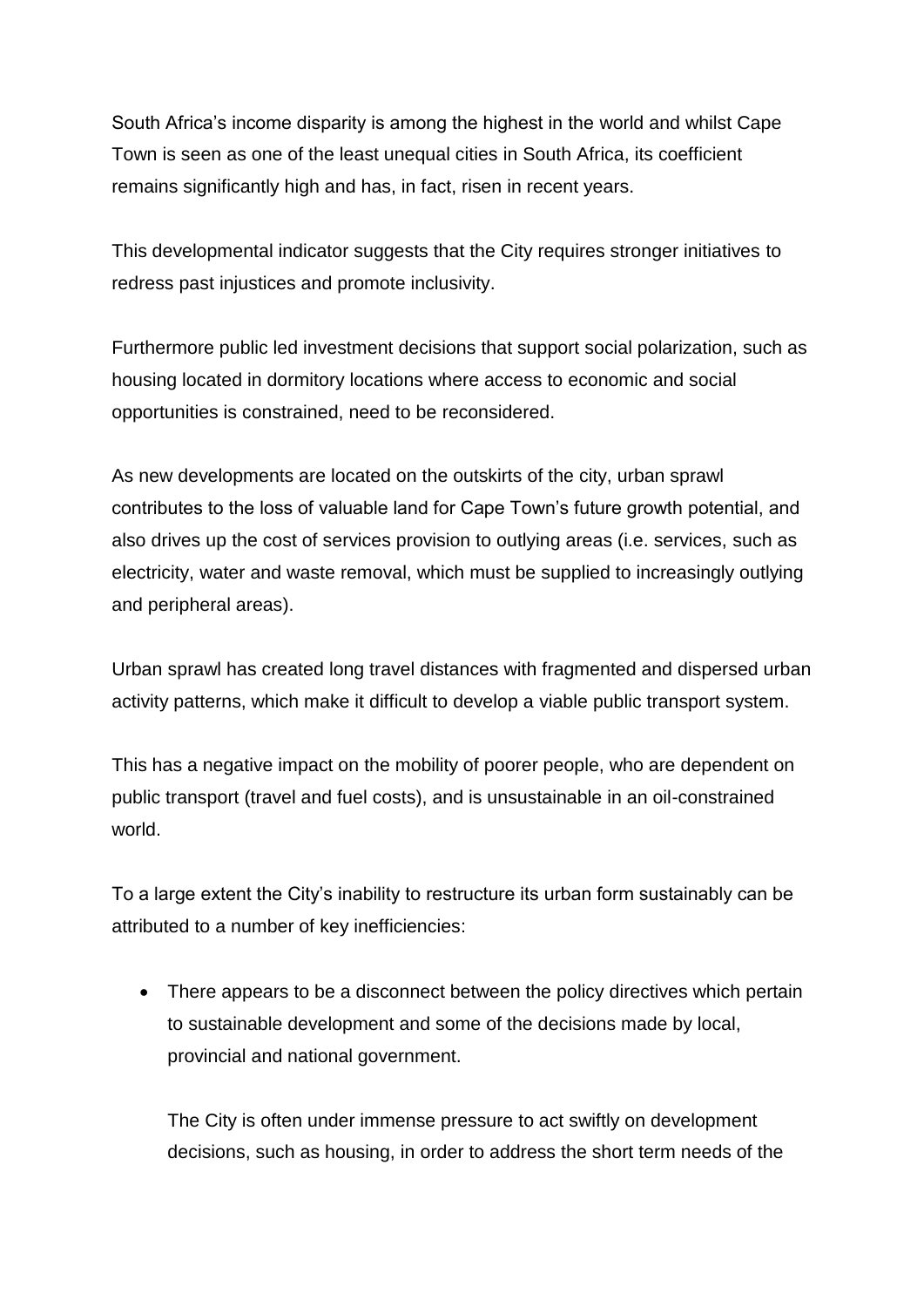poor, which tends to conflict with the principles of sustainable development and TOD.

- Legislation and policy at a local, provincial and national scale sometimes hinder the City's ability to effectively manage the growth of Cape Town's urban form sustainably (for example road classification standards/requirements which impede incremental densification and undermine the use of public transport services).
- Spatial planning policy directives have not been matched with changes in the zoning scheme and other regulations. Thus following planning policy has not made the process significantly easier for the developer.
- Historically private sector led development have largely ignored the City's proposed spatial restructuring planning policy directives. This is due, largely, to our lack of understanding of the market and particularly the motives that drive private sector led development.

It is thus against this background that we must consider the question of developing a new local government culture of encouraging development.

It cannot be a culture of *pro development* in the absence of a clear vision for what we need to achieve together.

In March 2016 we approved our Transit Orientated Development Strategic Framework.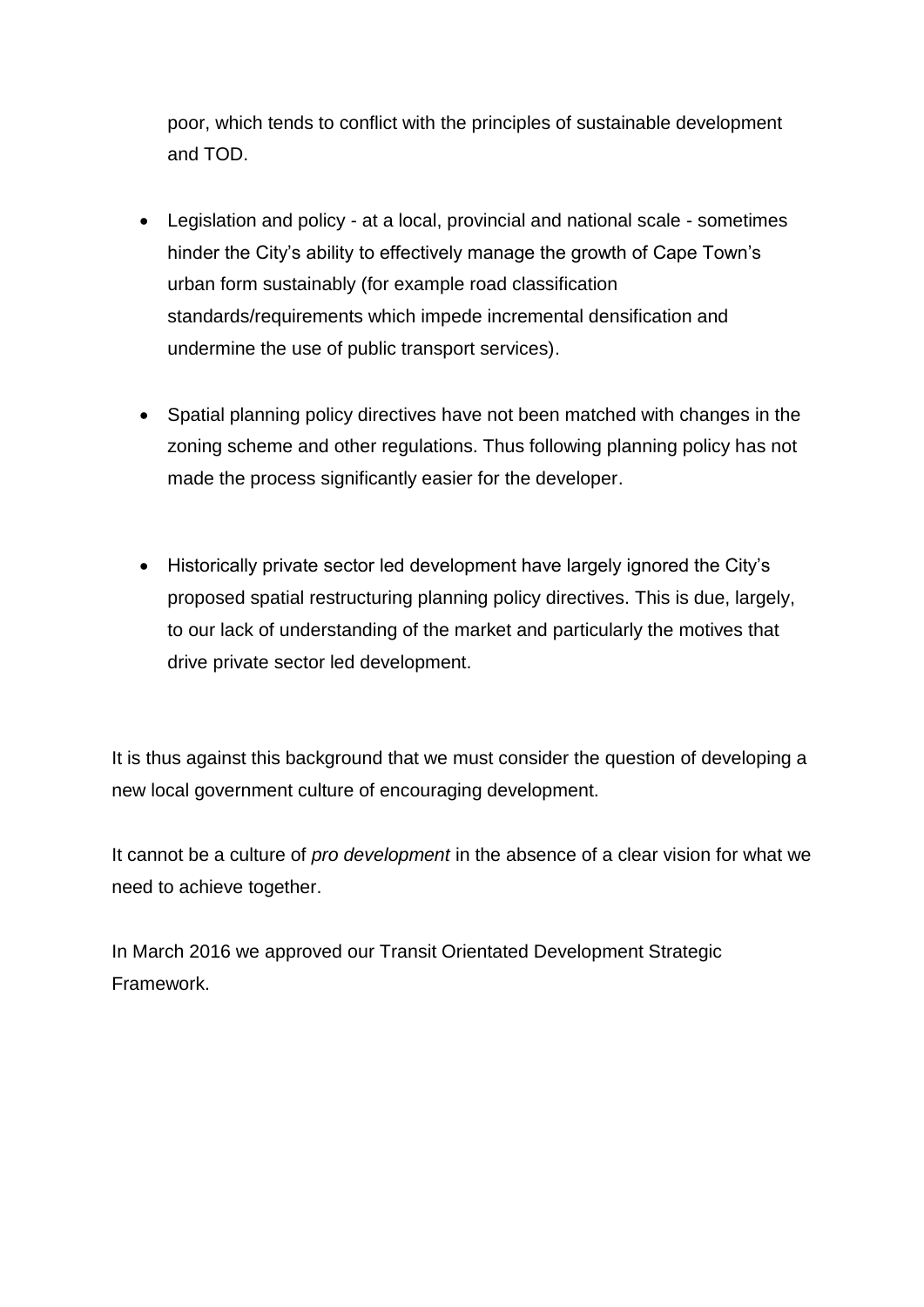The vision for Transit Oriented Development for Cape Town is:

**To progressively move toward a compact, well connected, efficient, resilient urban form and movement system that is conducive to economic and social efficiency and equality whilst providing cost effective access and mobility, with the least possible negative impact on the environment.**

The objectives of TOD in Cape Town are defined as follows:

1) Maximise "location efficiency" so that people can walk, cycle and use public transport.

This can be achieved through a comprehensive approach to land use density, mix and intensity, as well as a focus on prioritised public transport at a metro, corridor, nodal and precinct scale.

- 2) Boost ridership and minimize congestion thereby ensuring that the public transport system becomes more viable
- 3) Provide a rich mix of housing, shopping, recreational and transportation choices
- 4) Enable cost and operational efficiencies in the provision and design of urban infrastructure
- 5) Drive down the cost of the User Access Priority for both new and existing residents
- 6) Create a sense of place.

Cape Town's current population is approximately 4 million people. Anticipated population growth suggests that by 2030 that would have increased to 4.5 million people.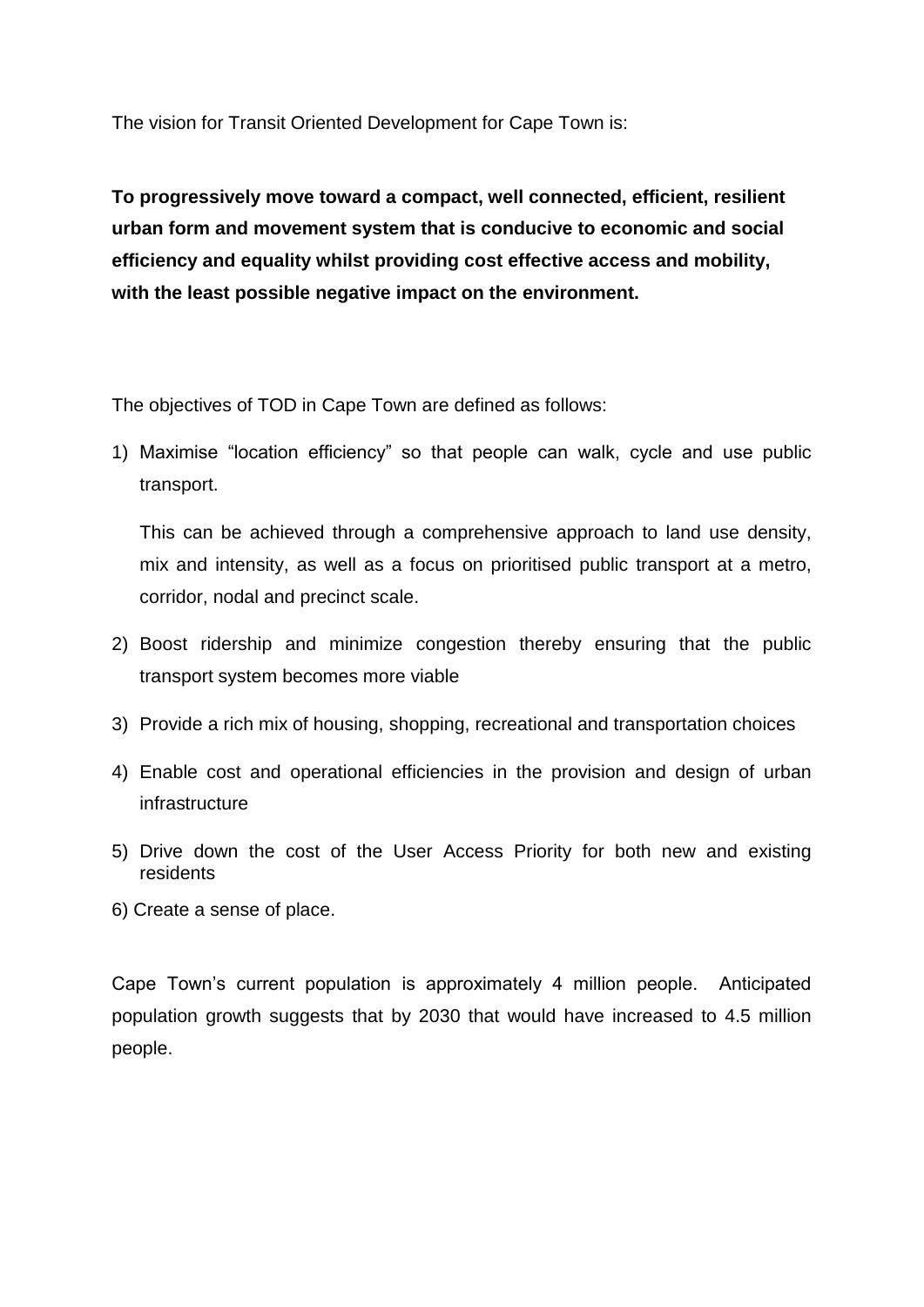To manage this growth we expect to need:

**500 000 new dwelling units**

**1 000 000 sqm of new office space**

**3 500 000 sqm of new retail space**

and

**4 500 000 sqm of new industrial space.**

Where this development is to be located, and what the impact of this growth in those locations will be, are the questions we are grappling with.

We are required, by national treasury, to prepare a Built Environment Performance Plan. This plan is intended to manage growth and development in a sustainable way and in pursuit of a more efficient city form.

We will take our new Plan to Council for approval at the end of May.

In that plan we have identified 3 transport corridors which create a triangle that bounds a central urban core.

These corridors are:

- Voortrekker Road Corridor from Bellville to the City Centre
- Metro-South East from MSE to City Centre
- Blue Downs/Symphony Way Corridor from MSE to Bellville.